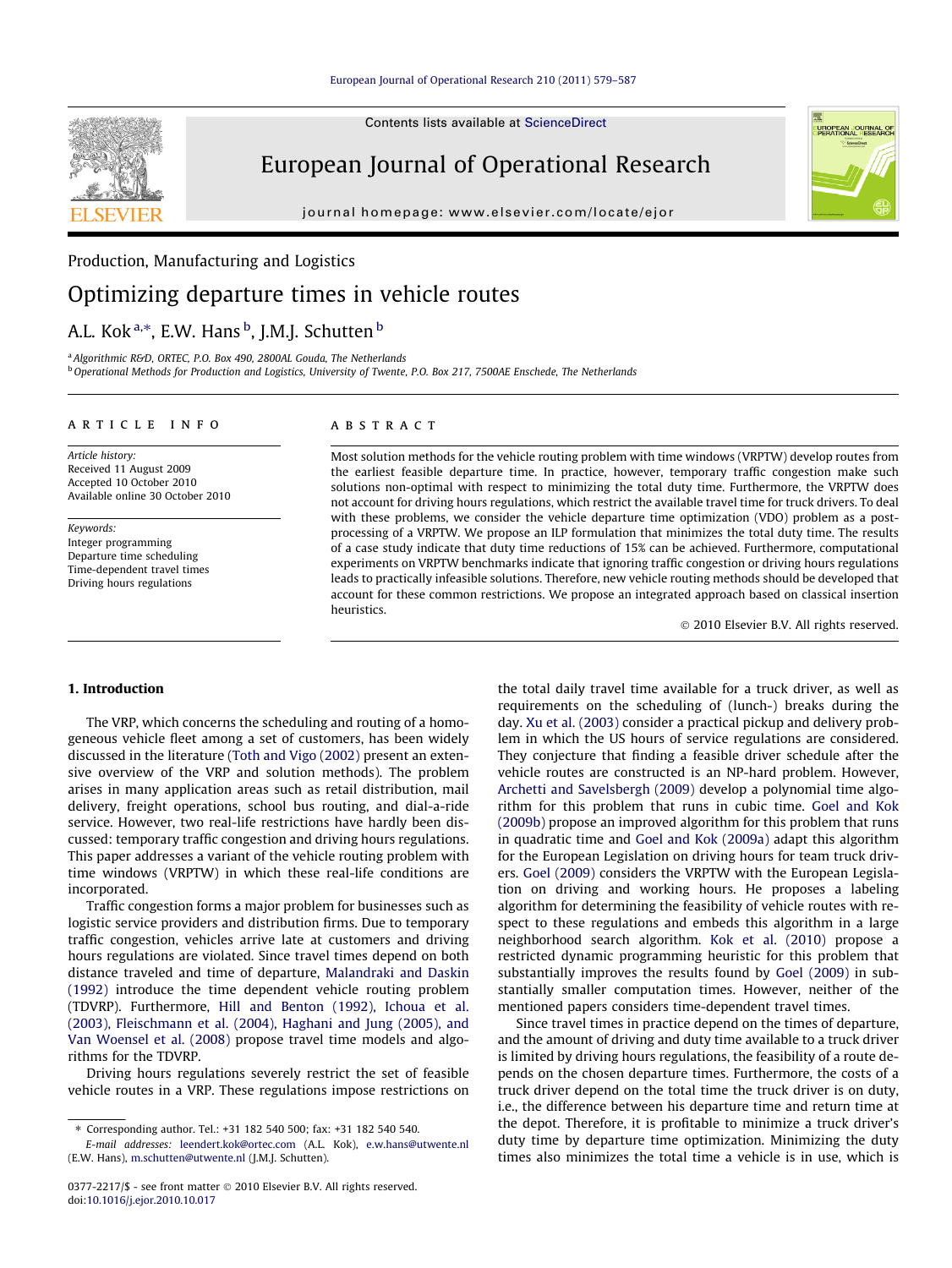of high value for logistic service providers and distribution firms. For an extensive overview of (multi-) objective functions within vehicle routing, we refer to [Jozefowiez et al. \(2008\).](#page-8-0) The only papers that we are aware of that consider minimizing route duration in the objective for the VRPTW are of [Savelsbergh \(1992\),](#page-8-0) [Sessomboon et al. \(1998\), Hong and Park \(1999\), Geiger \(2001\),](#page-8-0) [and Baràn and Schaerer \(2003\).](#page-8-0)

Since more information on historical travel speeds during each time of day is available, time-dependent travel times can now be better estimated. This information is already used by several route-planners on the Internet to provide travel time estimations depending on travel date and time of day to individual drivers. An example is the on-line route planner of the Dutch motorists' organization ANWB. This route planner provides travel time estimations based on historical information on time and location dependent travel speeds using a travel time estimator developed by the Dutch company TNO. Another example that demonstrates the positive impact of using historical travel time data to construct vehicle routes off-line is of [Eglese et al. \(2006\)](#page-8-0). For their analysis, they use a so-called Road Timetable™ produced by the UK road networking system ITIS Floating Vehicle Data. This Road Timetable™ contains information on time-dependent travel times for a road network based on a record of past road conditions so that travel times can be related to time of the day, day of the week, and season of the year. Since time-dependent travel times can now be better estimated, we consider deterministic traffic congestion in this paper.

On top of these new opportunities for high quality off-line travel time estimations, compact duty times in off-line vehicle route plans have a strong positive impact on the overall quality of vehicle routing solutions. This point was stressed by the Dutch company ORTEC ([Gromicho, 2008\)](#page-8-0), a key-player in the vehicle routing systems market. Therefore, optimizing departure times off-line is highly profitable in practice.

To the best of our knowledge, this is the first paper which addresses the vehicle departure time optimization problem (VDO), with time-dependent travel times. We first approach the VDO as a post-processing step of solving a VRPTW and propose an ILP formulation for it. Next, we propose a construction heuristic, based on this ILP formulation, as a first integrated approach for the VRPTW with time-dependent travel times and driving hours regulations. There are two main reasons for this approach.

First, a solution method for the VDO as post-processing can be directly applied in practice. As ORTEC indicated, in practice departure times are optimized after the vehicle routes have been constructed (by routing software or by hand).

Second, it is computationally expensive to incorporate departure time optimization within sophisticated solution methods for the VRP. A change of departure time (caused by, e.g., inter-route customer swap or customer insertion in a route) at one customer results in different departure times at its succeeding customers. Therefore, the costs and feasibility of such changes cannot be calculated in constant time, but requires at least linear time (e.g., when continuing ASAP from the inserted customer). Since driving and duty times are restricted by driving hours regulations, it may turn out that the route is only feasible if the departure time at some customer is delayed, such that the total driving time reduces, while the total duty time increases. Therefore, determining the costs and feasibility of, e.g., a customer insertion, may require more than linear time. Furthermore, we are not aware of any paper that addresses the complex problem of both scheduling and routing vehicles under time-dependent travel times and driving hours regulations. Next, departure time optimization, which has only been applied to models without time-dependent travel times or driving hours regulations, is much harder under these real-life restrictions.

The contributions of this paper are the following. First, it proposes an exact solution method for the VDO as a post-processing step, which is valuable for practice. This practical value is demonstrated by a case study in which departure time optimization reduces duty times by 15% on average. Second, computational experiments on VRPTW benchmarks indicate that vehicle routing models that do not account for either time-dependent travel times or driving hours regulations are in general not feasible in practice. Therefore, this paper clearly shows the need for the development of algorithms that build vehicle routes that incorporate both time-dependent travel times and driving hours regulations. Third, it proposes a first integrated approach for solving the VRPTW with time-dependent travel times and driving hours regulations.

This paper is organized as follows. Section 2 formally introduces the VDO. Next, Section [3](#page-2-0) proposes an ILP formulation for the VDO and discusses the modeling of the time-dependent travel times in the ILP formulation. We test the ILP formulation in Section [4](#page-3-0) on problem instances of realistic sizes, and we propose a first integrated solution method for the VRPTW with time-dependent travel times and driving hours regulations in Section [5](#page-5-0). Section [6](#page-7-0) shows that our approach is flexible with respect to several practical extensions and Section [7](#page-7-0) concludes the paper.

## 2. Problem description VDO

We first approach the VDO as a post-processing step of the VRPTW. If the VDO turns out to be infeasible, then the vehicle routes constructed in the first phase should be modified. This may be very costly, since more vehicles and more duty time are needed to serve all customers within their time windows and respecting the driving hours regulations. In Section [4](#page-3-0), we discuss ways to avoid such costly route modifications. The input of the VDO is an ordered set of customers  $i = 0, \ldots, n + 1$ , which need to be served in this order. We consider a deterministic planning problem, in which travel times are also considered to be deterministic (but time-dependent). For simplicity reasons, we first assume that all customers have to be served on one day. In addition, since in practice breaks are usually scheduled at customers, we first assume that breaks can only be taken at customers. There are exceptions, especially in long distance (international) transports where breaks are also scheduled at parking lots along the routes. We show in Section [6](#page-7-0) how our ILP formulation can be extended to the case where breaks can also be scheduled at parking lots, and we show how to extend our ILP formulation to multi-day planning.

Each customer *i* has given a time window  $[e_i, I_i]$  in which its service has to start. The service time of each customer is given by  $s_i$ . The travel time between two successive customers  $i$  and  $i + 1$  is given by  $c_i(X_i^d)$ , where  $X_i^d$  is the chosen departure time from customer i. The chosen departure times at the customers are restricted by driving hours regulations.

Since driving hours regulations are country dependent, it might be hard to propose a general formulation covering the driving hours regulations of each country in the world. Since the European driving hours regulations [\(European Union, 2006\)](#page-8-0) are more restrictive than the North-American ones [\(Federal Motor Carrier Safety](#page-8-0) [Administration, 2008\)](#page-8-0) and they are valid for all member countries of the European Union, we base our formulation on the European driving hours regulations. These regulations consist of four components:

- 1. A truck driver is not allowed to drive more than 9 hours  $(t_{max})$ on a day.
- 2. A period between two breaks of at least 0.75 hours  $(b_{total})$  is called a driving period. The accumulated driving time in a driving period may not exceed 4.5 hours  $(t_{dr})$ . The break that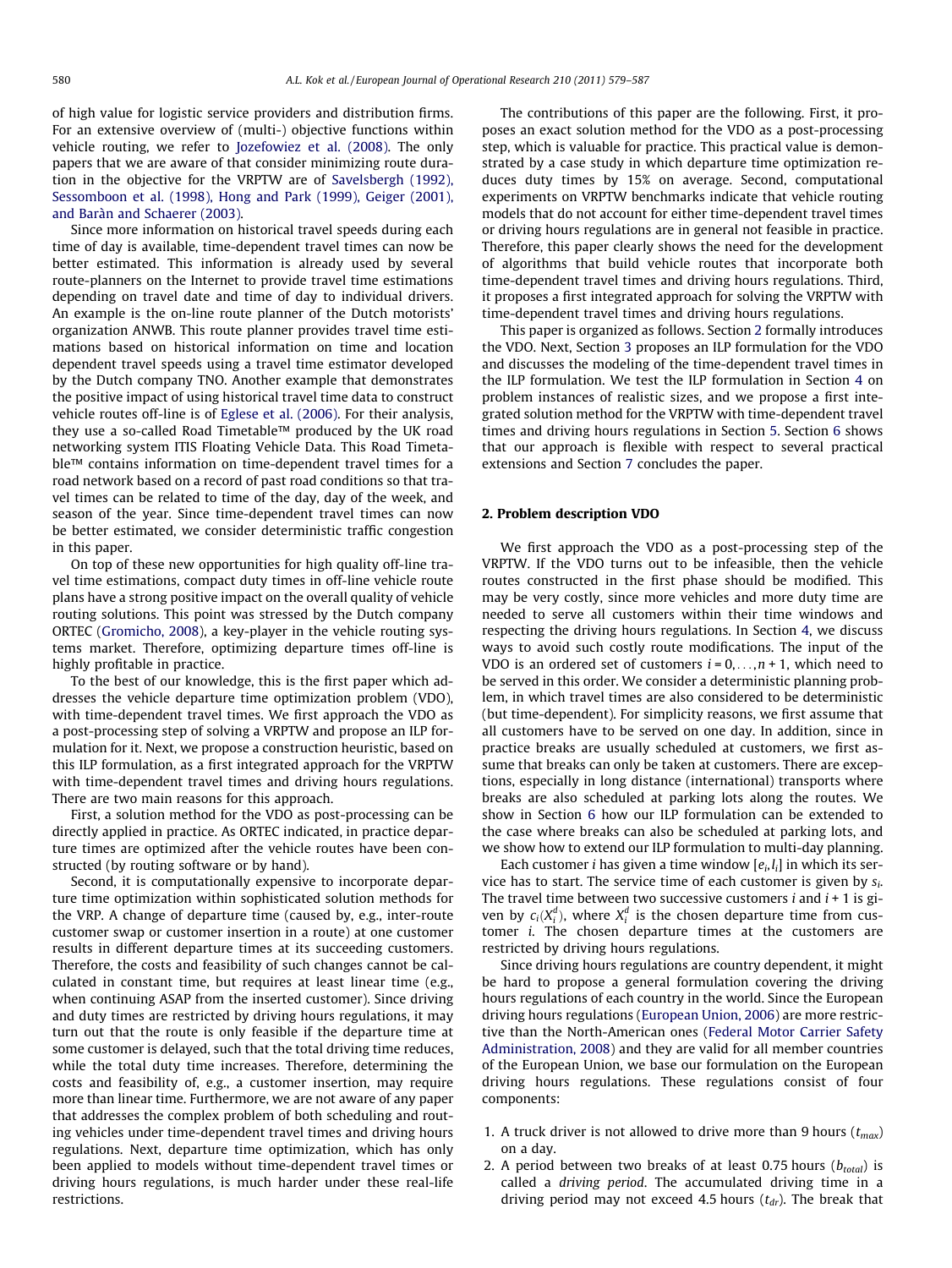<span id="page-2-0"></span>ends a driving period may be reduced to 0.5 hours  $\left( b_{min}^1 \right)$  if an additional break of at least 0.25 hours  $(b_{min}^2)$  is taken anywhere during that driving period. We call a break of at least  $b_{min}^1(b_{min}^2)$  become during that driving period. We call a break of at least  $b_{min}^1(b_{min}^2)$ hours a break of type 1 (2). Therefore, each type 1 break is also a type 2 break.

- 3. The driving hours regulations do not allow service time at customers to be considered as break time. Therefore, if a truck driver takes a break at a customer, he can do that before or after serving the customer, or both. However, each waiting period before and after serving a customer should be checked separately whether it can be considered a break of type 1 or 2.
- 4. A truck driver is not allowed to be on duty for more than 13 hours  $(d_{max})$ .

These regulations apply throughout the entire European Union and they are hard constraints. There are some relaxations possible, such as an extension of the total driving time to 10 hours or an extension of the duty time to 15 hours. However, these relaxations are only allowed for a limited number of times (e.g., the extension to 10 hours of driving time is only allowed 2 times a week). We show in Section [6](#page-7-0) how to extend our ILP model to also handle these relaxations.

## 3. ILP formulation for the VDO

Since breaks can be taken both before and after serving a customer, we have to decide for every customer i at what time service starts and at what time the vehicle leaves the customer. Therefore, we introduce the variables  $X_i^s$  and  $X_i^d$  to indicate the start time of service at customer  $i$  and the departure time from customer  $i$ , respectively. In addition, we introduce the variables  $W_i^s$  and  $W_i^d$ to indicate the waiting time of the vehicle directly before and after serving customer i.

There are two types of breaks, namely breaks of at least  $b^1_{\scriptscriptstyle\rm min}$ hours and breaks of at least  $b_{\textit{min}}^2$  hours. Therefore, we introduce the variables  $B_i^{p,l}$ , indicating the break time at customer  $i = 1, \ldots, n$ , before  $(p = s)$  or after  $(p = d)$  serving the customer, and of type  $l = 1, 2$ . To check whether a waiting time can be considered a break, we also introduce binary variables  $Y_i^{p,l}$ . If a realization of  $W_i^p$  does not exceed  $b_{min}^l$ , then the corresponding variables  $Y_i^{p,l}$ and  $B_i^{p,l}$  are set to zero. Otherwise, the corresponding variable  $B_i^{p,l}$ takes the value of  $W_i^p$ .

Finally, to ensure that enough breaks are taken during and at the end of each driving period, we introduce binary variables  $V_{ii}(j > i)$ . If a driving period starts at customer *i* and ends at customer *j*, then  $V_{ii}$  is set to 1. In that case, the break time at customer *j* must be at least  $b_{\textit{min}}^1$ , and the total break time at customers  $k(i < k \leq j)$  must be at least  $b_{total}$ . This results in the following ILP formulation:

$$
\text{Min } X_{n+1}^s - X_0^d \tag{1}
$$

$$
X_i^s = X_{i-1}^d + c_{i-1} (X_{i-1}^d) + W_i^s \quad (i = 1, \dots, n+1),
$$
 (2)

$$
X_i^d = X_i^s + s_i + W_i^d \quad (i = 0, ..., n),
$$
\n(3)

$$
X_i^s \geq e_i \quad (i = 0, \ldots, n+1), \tag{4}
$$

$$
X_i^s \leqslant l_i \quad (i = 0, \dots, n+1), \tag{5}
$$

$$
W_i^p \geq b_{\min}^l Y_i^{p,l} \quad (i = 1, \dots, n, \ l = 1, 2, \ p = s, d), \tag{6}
$$

$$
B_i^{p,l} \leqslant MY_i^{p,l} \quad (i = 1, \ldots, n, \ l = 1, 2, \ p = s, d), \tag{7}
$$

$$
B_i^{p,l} \leqslant W_i^p \quad (i = 1, \dots, n, \ l = 1, 2, \ p = s, d), \tag{8}
$$

$$
\sum_{k=0}^{j} c_k \left( X_k^d \right) \leq t_{dr} + M \sum_{k=1}^{j} V_{0k} \quad (j = 1, \ldots, n), \tag{9}
$$

$$
\sum_{k=i}^{j} c_k \left( X_k^d \right) \leq t_{dr} + M \left( \sum_{k=i+1}^{j} V_{ik} + 1 - \sum_{k=0}^{i-1} V_{ki} \right),
$$
\n
$$
(i = 1, \dots, n-1, j = i+1, \dots, n),
$$
\n(10)

$$
\sum_{j=1}^{n} V_{0j} \leqslant 1, \tag{11}
$$

$$
\sum_{j=i+1}^{n} V_{ij} \leqslant \sum_{k=0}^{i-1} V_{ki} \quad (i=1,\ldots,n-1),
$$
\n(12)

$$
B_j^{s,1} + B_j^{d,1} \geq b_{\min}^1 V_{ij} \quad (i = 0, \dots, n-1, \ j = i+1, \dots, n), \tag{13}
$$

$$
\sum_{k=i+1}^{j} \left( B_{k}^{s,2} + B_{k}^{d,2} \right) \geq b_{total} V_{ij} \quad (i = 0, \ldots, n-1, \ j = i+1, \ldots, n), \tag{14}
$$

$$
\frac{n}{(14)}
$$

$$
\sum_{k=0}^{n} c_k \left( X_k^d \right) \leq t_{\text{max}},\tag{15}
$$

All variables  $\geqslant 0$ , (16)

$$
Y_i^{p,l} \in \{0,1\} \quad (i=1,\ldots,n, l=1,2, p=s,d), \tag{17}
$$

$$
V_{ij} \in \{0, 1\} \quad (i = 0, \dots, n - 1, \ j = i + 1, \dots, n). \tag{18}
$$

The objective is to minimize a truck driver's duty time. Constraints (2) and (3) define the start time of service at and the departure time from each customer. Constraints (4) and (5) ensure that service starts in the given time window. Constraints (6) check whether a waiting period is enough to be considered a break. If not, then  $Y_i^{p,l}$  is set to zero and Constraints (7) become tight. Constraints (8) ensure that the break time never exceeds the waiting time. Constraints (9) ensure that the first driving period does not exceed  $t_{dr}$ . If the total driving time between customers 0 and  $j + 1$ exceeds  $t_{dr} \left( \sum_{k=0}^{j} c_k \left( X_k^d \right) \right)$  $\left(\sum_{k=0}^{j} c_k \left(X_k^d\right) > t_{dr}\right)$ , then the first driving period must end at a customer  $k, 0 < k < j + 1$   $(\sum_{k=1}^{j} V_{0k} = 1)$ . Constraints (10) ensure that the succeeding driving periods end in time. If a driving period starts at customer  $i\left(\sum_{k=0}^{i-1}V_{ki} = 1\right)$  and the total driving time between customers i and j + 1 exceeds  $t_{dr}\left(\sum_{k=i}^{j}c_{k}\left(X_{k}\right)\right)$  $\left(\sum_{k=i}^{j} c_k \left(X_k^d\right) > t_{dr}\right)$ , then this driving period must end at a customer  $k, i < k < j +$  $1\left(\sum_{k=i+1}^{j}V_{ik}=1\right)$ . Constraints (11) ensure that the first driving period ends at most once and Constraints (12) ensure that each succeeding driving period ends at most once. Constraints (13) ensure that a break of at least  $b_{min}^1$  hours is taken at a customer at which a driving period ends and Constraints (14) ensure that in each driving period the total break time is at least  $b_{total}$ . Finally, Constraint (15) ensures that the total driving time does not exceed  $t_{max}$ . Note that the parameter M used in the model does not need to be very large,  $M = l_{n+1} - e_0$  is sufficient.

So far, we have modeled the travel time function as a general function that depends on the time of departure. However, in general such a function cannot be written in proper ILP form. In Section 3.1, we model the time-dependent travel times as a continuous piecewise linear travel time function, and show how to write it in ILP form.

## 3.1. Travel time modeling

Several ways of modeling the time-dependent travel times have been proposed in the literature. [Malandraki and Daskin \(1992\)](#page-8-0) propose a travel time step function. A disadvantage of this approach is that the non-passing property is not satisfied, i.e., if vehicles A and B traverse the same link in the network, and vehicle B departs later than vehicle A, but with a smaller travel time, then vehicle B could arrive earlier than vehicle A. [Haghani and Jung \(2005\)](#page-8-0) propose a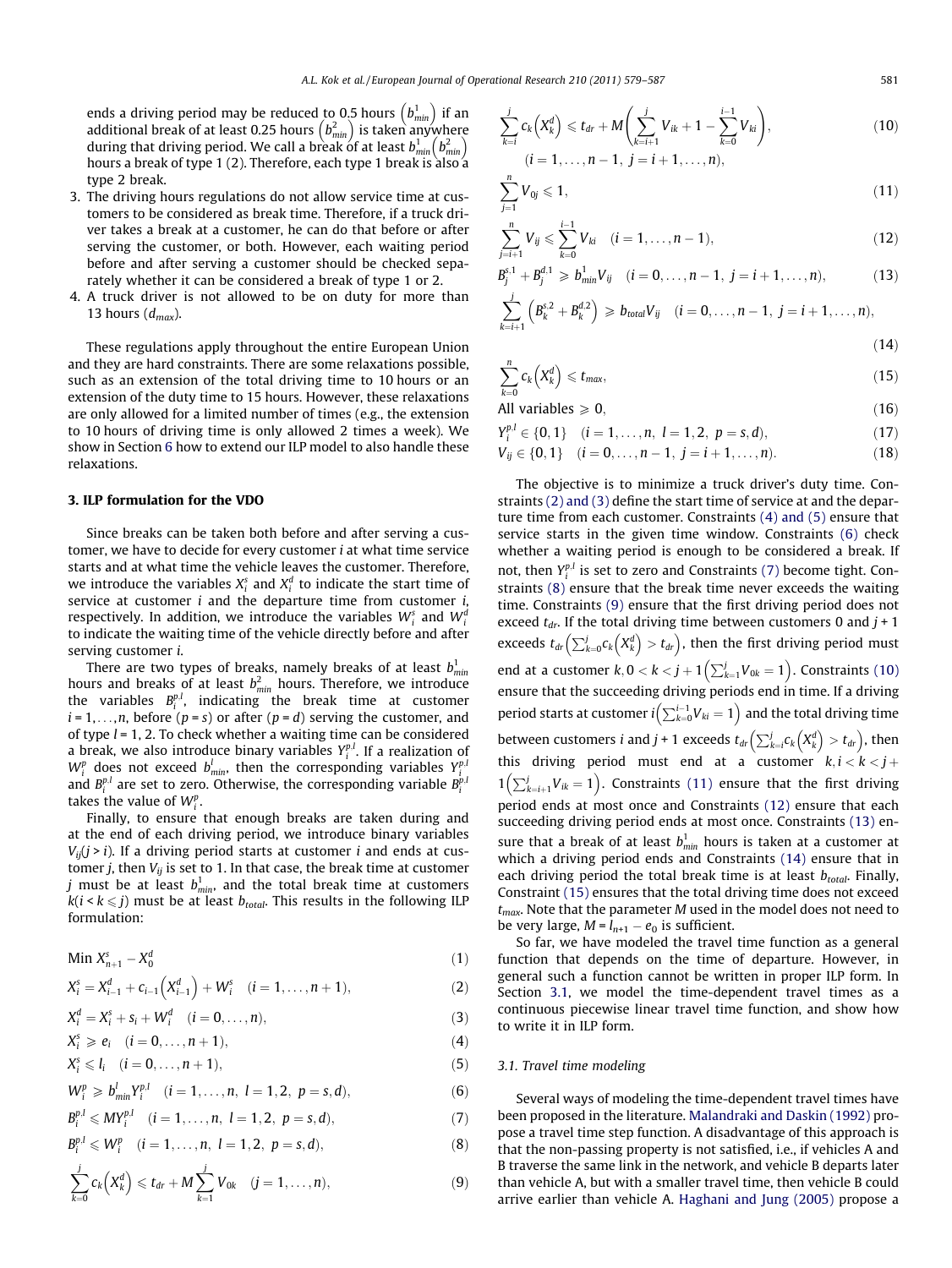<span id="page-3-0"></span>

Time of the day

Fig. 1. Speed function.

continuous travel time function in which the slope is always greater than -1. In that case, departing later can never result in an earlier arrival. The disadvantage of an arbitrary continuous travel time function is that it does not need to be (piecewise) linear. Therefore, we choose to follow the approach of [Ichoua et al.](#page-8-0) [\(2003\),](#page-8-0) who propose a travel speed step function for each link in the network. This approach results in a continuous piecewise linear travel time function. Since two vehicles traversing the same link drive with the same speed at any moment of time, the non-passing property is satisfied. Fig. 1 shows an example of a speed function; Fig. 2 presents the resulting travel time function.

Since the travel time function is piecewise linear, we can write it as  $m_i$  different functions  $a_{i,r} + b_{i,r} (X_i^d - g_{i,r})$ , where  $g_{i,r}$  $r = 1, \ldots, m_i$  indicate the times at which the slope of the travel time function changes. Furthermore,  $a_{i,r}$  is the travel time at time  $g_{i,r}$  and  $b_{ir}$  is the slope of the rth linear function. To determine in which interval  $[\![g_{i,r},\!g_{i,r\text{+}1}]\!]$  the chosen departure time  $X^d_i$  falls, we introduce binary variables  $U_{i,r}$  which take value one only if  $g_{i,r} \leqslant X_i^d \leqslant g_{i,r+1}.$ Next, we introduce variables  $X_{i,r}^d$  which take the value of  $X_i^d$  if the corresponding variable  $U_{i,r}$  is one, and zero otherwise. By replacing the function  $c_i\big(X_i^d\big)$  $(X_i^d)$  by the variable  $C_i$  we derive the following ILP formulation to determine the travel time for departure time  $X_i^d$ :

$$
\sum_{r=1}^{m_i} U_{i,r} = 1 \quad (i = 0, \dots, n),
$$
\n(19)

$$
g_{i,r}U_{i,r} \leqslant X_{i,r}^d \quad (i = 0, \ldots, n, r = 1, \ldots, m_i),
$$
\n(20)

$$
g_{i,r+1}U_{i,r} \geqslant X_{i,r}^d \quad (i = 0, \ldots, n, r = 1, \ldots, m_i),
$$
\n(21)

$$
\sum_{r=1}^{m_i} X_{i,r}^d = X_i^d \quad (i = 0, \dots, n),
$$
\n(22)

$$
C_i \geq a_{i,r} + b_{i,r} (X_i^d - g_{i,r}) + M(U_{i,r} - 1) \quad (i = 0, ..., n, r = 1, ..., m_i).
$$
\n(23)



Time of departure

Fig. 2. Travel time function.

Constraints (19) ensure that exactly one  $U_{ir}$  takes value one. The  $U_{ir}$ with value one and Constraints (20) and (21) force the corresponding variable  $X_{i,r}^d$  to be in the interval  $[g_{i,r},g_{i,r+1}]$ , and all other variables  $X_{i,r}^d$  to be zero. Constraints (22) force the only non-zero  $X_{i,r}^d$ to equal  $X_i^d$ , and therefore  $U_{i,r}$  can only take value one, if  $g_{i,r} \leqslant \ X_i^d \leqslant g_{i,r+1}.$  Finally, Constraints (23) are only tight if  $U_{i,r}$  equals one, i.e., if  $g_{i,r} \leqslant X_i^d \leqslant g_{i,r+1}$ , which result in the required travel time functions.

#### 4. Computational experiments

We set up the computational experiments as follows. First, we illustrate the potential duty time savings in practice by solving the VDO for a number of vehicle routes obtained from practice. Section 4.1 presents the results of this case study. Section [4.2](#page-4-0) presents the results of testing the VDO on a set of routes obtained from best known solutions to the well-known [Solomon \(1987\)](#page-8-0) instances for the VRPTW. These tests demonstrate the necessity of accounting for time-dependent travel times and driving hours regulations when constructing vehicle routes. Therefore, Section [5](#page-5-0) proposes a best insertion heuristic for the VRPTW with timedependent travel times and driving hours regulations. We implemented the solution methods and required data structures in Delphi 7, and solved the ILP using CPLEX 11 on a PC with a Core 2 Quad, 2.83 GHz CPU and 4 GB of RAM.

## 4.1. VDO: A case study

In order to test the practical impact of our solution approach for the VDO, we apply it to 12 vehicle routes provided by ORTEC. These vehicle routes are constructed for a Dutch client (of ORTEC) and contain between 12 and 36 customer visits per route (with an average of 21 visits). The routes are constructed by ORTEC's vehicle routing software SHORTREC, which contains various state of the art construction and improvement (local search) heuristics. These heuristics are adapted for practical use, implying that they account for several realistic constraints, such as time windows and driving hours regulations, and that the quality of solutions are measured in all relevant cost factors, such as number of vehicles used, total distance traveled, and total duty time. ORTEC has also implemented a greedy approach based on binary search to solve the VDO as a postprocessing step of constructing the vehicle routes.

SHORTREC is often used in the Netherlands where traffic congestion regularly appears. SHORTREC's complete planning environment allows to account for traffic congestion to some extent, as may also be the case with other commercial vehicle routing software. However, traffic congestion is not accounted for during the vehicle route optimization phase, but in some post-processing phase in which planners can modify the routes by hand to improve them. Since information on time-dependent travel times could not be provided for the vehicle routes in this case study, we assume time-independent travel times. Driving hours regulations are accounted for during SHORTREC's vehicle route optimization phase. Therefore, feasible departure schedules exist for all vehicle routes in this case study.

[Table 1](#page-4-0) presents the duty times of the 12 routes before solving the VDO, after solving the VDO with ORTEC's greedy approach, and after solving it with our approach. The average reduction of the duty times by the greedy approach is 75 minutes. Our solutions reduce these duty times by an additional 32 minutes, on average. This implies that departure time optimization as a post-processing step of constructing the vehicle routes reduces duty times by 107 minutes, on average, which is 15% of the total duty time. In comparison with ORTEC's greedy approach, our approach reduces an additional 5.8% of the total duty time. Note that all other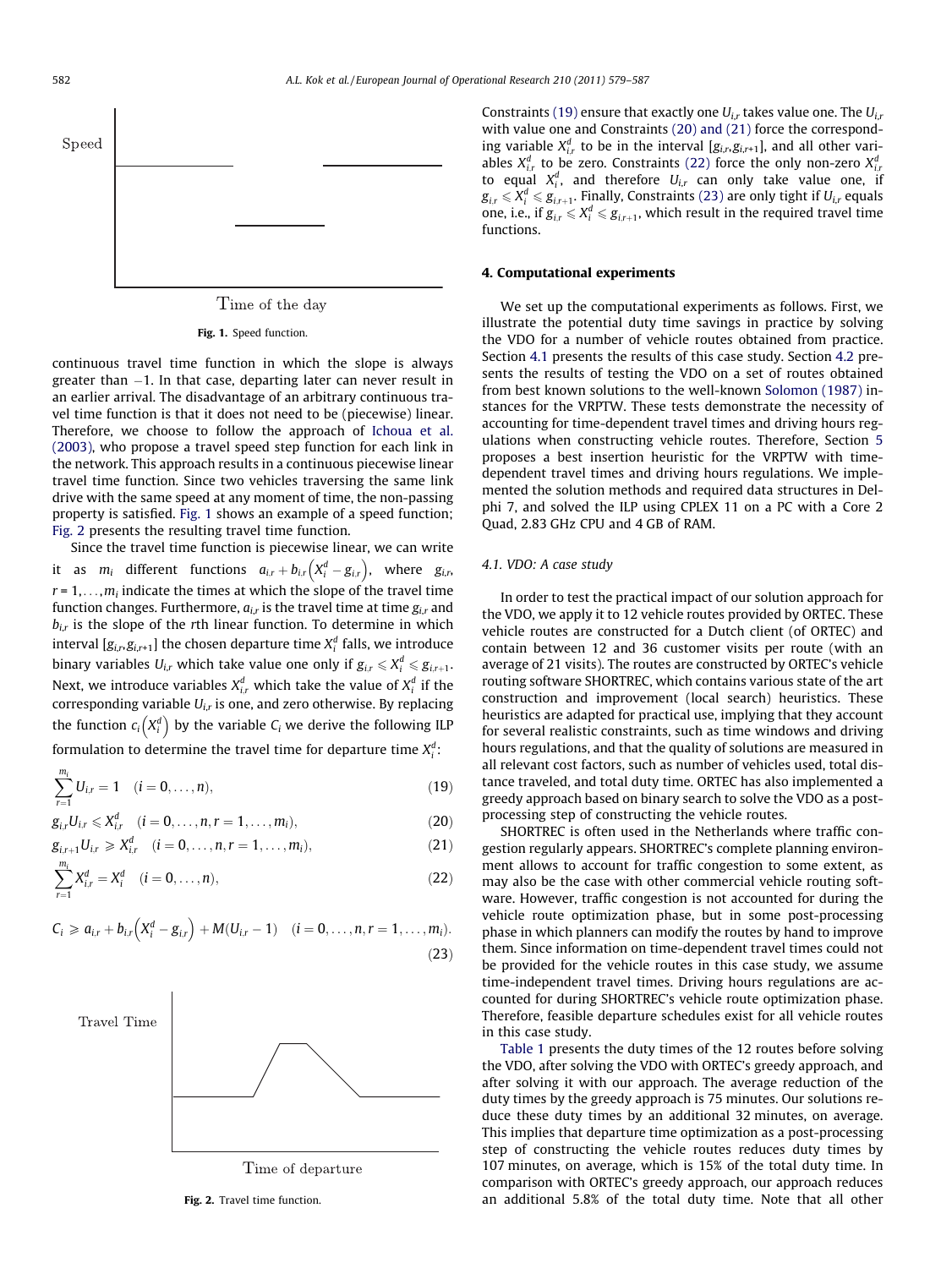<span id="page-4-0"></span>Table 1 Duty times (minutes) for vehicle routes from practical case.

| Route          | VDO approach |        |     |  |
|----------------|--------------|--------|-----|--|
|                | No           | Greedy | ILP |  |
| 1              | 634          | 518    | 443 |  |
| 2              | 610          | 539    | 537 |  |
| 3              | 754          | 729    | 729 |  |
| $\overline{4}$ | 655          | 655    | 641 |  |
| 5              | 851          | 799    | 769 |  |
| 6              | 826          | 798    | 798 |  |
| $\overline{7}$ | 919          | 799    | 798 |  |
| 8              | 469          | 405    | 359 |  |
| 9              | 357          | 346    | 300 |  |
| 10             | 813          | 710    | 710 |  |
| 11             | 857          | 731    | 588 |  |
| 12             | 858          | 678    | 651 |  |

relevant cost factors (e.g., number of vehicles used, total distance traveled) remain the same. Therefore, these duty time reductions can be realized without introducing extra costs.

#### 4.2. VDO: Solomon benchmarks

This section stresses the importance of incorporating timedependent travel times and driving hours regulations in methods for constructing vehicle routes. For this purpose, we test our solution approach for the VDO on a selection of the 100-customer problem instances developed by [Solomon \(1987\)](#page-8-0) for the VRPTW. We use those problem instances for which best known solutions identified by heuristics can be obtained from the literature. The routes obtained from these solutions form the problem instances for the VDO. Our preference was to test the VDO on routes obtained from good solutions to TDVRP instances, since these routes already account for time-dependent travel times. Unfortunately, the involved authors can no longer provide these routes [\(Ichoua](#page-8-0) [et al., 2003; Fleischmann et al., 2004; Haghani and Jung, 2005\)](#page-8-0). However, we shall demonstrate that even if one of the restrictions 'time-dependent travel times' or 'driving hours regulations' is neglected during the construction of the vehicle routes, then in many cases it is not possible to find feasible departure schedules. This implies that the routes are not applicable in practice.

The Solomon problem instances are categorized into 3 types of instances: c-instances in which customer locations are clustered, rinstances in which customers are randomly located in a square, and rc-instances in which 50% of the customers are clustered and 50% are randomly located. Each customer is given a hard time window in which its service must start. The time window at the depot indicates the earliest feasible departure time from the depot and the latest feasible return time at the depot. Furthermore, some of the problem instances have a relatively large time window at the depot and vehicles with a relatively large capacity, resulting in large vehicle routes (25–50 customers), while other instances have a relatively small time window at the depot, resulting in small vehicle routes (about 10 customers). Since the number of customers visited in a vehicle route defines the input size of the VDO, we discern small and large vehicle routes. This distinction allows us to investigate the impact of the input size of the VDO on the required computation time. The number of customers visited in a vehicle route ranges from 4 to 51 customers. We categorize the VDO problem instances into small ( $\leq$ 20 customers) and large (>20 customers) problem instances.

The travel speed in the networks of the Solomon instances equals one. Therefore, the travel times in the Solomon instances equal the euclidean distances between the customer locations. Since the travel speed is time-independent, we develop speed patterns, such that the average travel speed remains one. This methodology is similar to the one proposed by [Ichoua et al.](#page-8-0) [\(2003\)](#page-8-0). We define the time window at the depot from 6:30 am until 7:30 pm, which corresponds to a maximum daily working time of 13 hours. We assume that the morning traffic peak causes congestion from 7:00 am until 9:00 am, and the evening traffic peak from 5:00 pm until 7:00 pm. Furthermore, we discern light, medium, and heavy congestion. These three types of congestion cause speed drops during the peak hours of 25%, 50%, and 75%, respectively. Table 2 presents the resulting speed patterns. It turns out that with these speed patterns two of the selected Solomon instances (23 in total) contain some customer time windows that cannot be met, even not with a dedicated vehicle route. Therefore, we removed the routes obtained from best known solutions to these two Solomon instances from the problem set.

The VDO problem instances are composed of the vehicle routes resulting from best known solutions to the Solomon instances and the travel speed patterns in Table 2. Furthermore, we set  $b_{min}$  = 0.25,  $b_{total}$  = 0.75,  $t_{dr}$  = 4.5, and  $t_{max}$  = 9, corresponding to the European driving hours regulations. Since the original Solomon instances do not account for driving hours regulations nor timedependent travel times, we investigate whether the developed routes allow feasible VDO solutions. Since we test the impact of two different realistic factors in vehicle routing, we develop two test scenarios: in Scenario 1 we do not consider driving hours regulations and in Scenario 2 we do consider driving hours regulations. In both scenarios, we solve the VDO for each of the three speed patterns as described before, as well as the case in which there are no speed drops at all. This allows us to also test the impact of driving hours regulations on vehicle routes in congestion free networks. [Tables 3 and 4](#page-5-0) present results on computation times and percentage of infeasible VRP routes by optimizing the departure times for Scenarios 1 and 2, respectively.

The computation times are small enough for practical use. The maximum computation time over all instances is 1.1 seconds (for Scenario 1 even 78 ms). Therefore, our approach to solve the VDO as a post-processing step of a VRPTW is feasible in practice. The number of variables in the ILP model and the LP bounds influence the computation times. The average and maximum number of variables for the VDO instances equal 549 and 2949, respectively. For the binary variables, these numbers are 301 and 2006, respectively. The gaps with the LP bounds vary from 1.37% on average when neither time-dependent travel times nor driving hours regulations are present, to 17.1% on average with heavy congestion and driving hours regulations.

The solution methods for the original VRP instances do not account for time-dependent travel times and driving hours regulations, and as a consequence the obtained routes are often too tight with respect to the time windows to schedule mandatory breaks. It generally holds that heavier traffic congestion results in fewer feasible vehicle routes. Therefore, vehicle routing methods should account for time-dependent travel times. However, this is not sufficient to obtain vehicle routes that can be used in practice under driving hours regulations. [Tables 3 and 4](#page-5-0) also show that about half of the routes that are feasible with respect to timedependent travel times, but that ignore driving hours regulations, turn out to be infeasible when driving hour regulations are re-

| Table 2 |                 |
|---------|-----------------|
|         | Speed patterns. |

| Type of congestion $\time$ | 6:30-7 7-9 |      | $9 - 17$ | $17-19$ | $19 - 19:30$ |
|----------------------------|------------|------|----------|---------|--------------|
| Light                      | 1.08       | 0.81 | 1.08     | 0.81    | 1.08         |
| Medium                     | 1.17       | 0.58 | 1 1 7    | 0.58    | 1.17         |
| Heavy                      | 1.27       | 0.32 | 1 2 7    | 0.32    | 1.27         |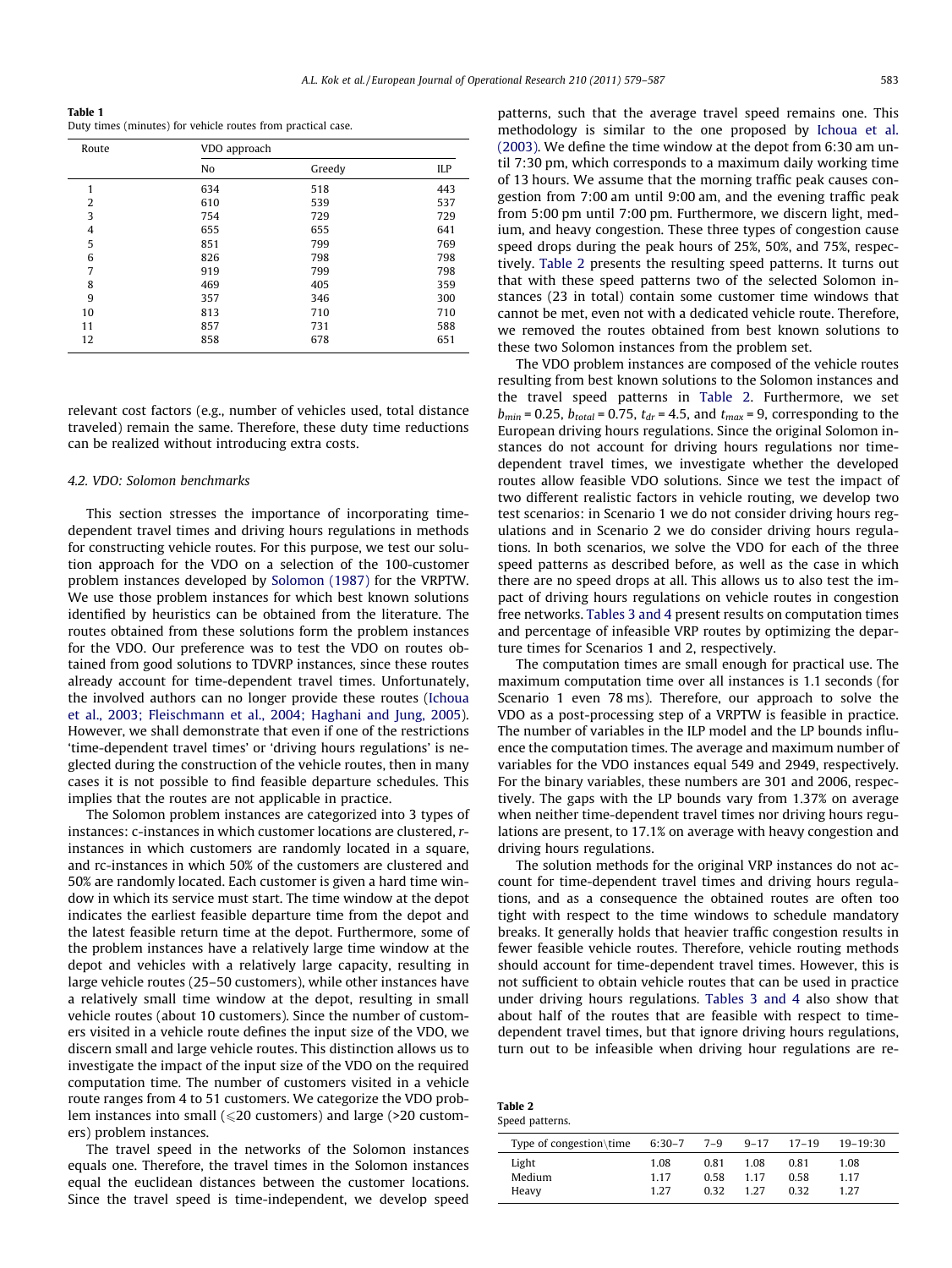<span id="page-5-0"></span>

|--|--|

Table 4

Results scenario 1: no driving hours regulations.

| Problem size       | # Instances | Congestion type | Average<br>$CPU$ (ms) | VRP route<br>infeasible (%) |
|--------------------|-------------|-----------------|-----------------------|-----------------------------|
| Small <sup>a</sup> | 142         | No              | 4                     | 0.00                        |
|                    |             | Light           | 5                     | 14.79                       |
|                    |             | Medium          | 4                     | 45.07                       |
|                    |             | Heavy           | $\overline{2}$        | 69.01                       |
| Largeb             | 25          | N <sub>0</sub>  | 18                    | 0.00                        |
|                    |             | Light           | 26                    | 16.00                       |
|                    |             | Medium          | 19                    | 44.00                       |
|                    |             | Heavy           | 14                    | 68.00                       |
| Average            | 167         | No              | 6                     | 0.00                        |
|                    |             | Light           | 8                     | 14.97                       |
|                    |             | Medium          | 6                     | 44.91                       |
|                    |             | Heavy           | 4                     | 68.86                       |

<sup>a</sup> All routes in best known solutions to instances rc106 ([Li and Lim, 2003](#page-8-0)), r107, r109, r111 and rc107 ([Shaw, 1997\)](#page-8-0), r108, r110 and rc105 [\(Berger and Barkaoui,](#page-8-0) [2004\)](#page-8-0), and rc101, rc102, rc103, rc104 and rc108 [\(Czech and Czarnas, 2002\)](#page-8-0).

b All routes in best known solutions to instances r211 ([Rochat and Taillard, 1995\)](#page-8-0), and rc201, rc202, rc203, rc204, rc205, rc206, and rc207 ([Czech and Czarnas, 2002\)](#page-8-0).

| таше ч                                              |  |
|-----------------------------------------------------|--|
| Results Scenario 2: with driving hours regulations. |  |

| Problem size | # Instances | Congestion type | CPU(s) | VRP route<br>Infeasible $(\%)$ |
|--------------|-------------|-----------------|--------|--------------------------------|
| Small        | 142         | No              | 5      | 61.27                          |
|              |             | Light           | 12     | 61.27                          |
|              |             | Medium          | 13     | 76.06                          |
|              |             | Heavy           | 9      | 85.21                          |
| Large        | 25          | N <sub>0</sub>  | 70     | 24.00                          |
|              |             | Light           | 96     | 36.00                          |
|              |             | Medium          | 156    | 56.00                          |
|              |             | Heavy           | 146    | 68.00                          |
| Average      | 167         | No              | 15     | 55.69                          |
|              |             | Light           | 25     | 57.49                          |
|              |             | Medium          | 34     | 73.05                          |
|              |             | Heavy           | 29     | 82.63                          |

spected. Therefore, these routes would fail in practice. This problem is clearly caused by the methods that build the vehicle routes; it does not affect the applicability of the VDO in practice. As we shall argue in the remainder of this section, it is not straightforward to overcome this problem.

First, slack time could be added to the original problem instances, such that time is reserved for scheduling mandatory breaks after the vehicle routes have been developed. To keep the proposed solution methods in the VRP literature directly applicable, this slack time should be spread out evenly over the travel times between (or service times at) the customers. We tested this approach by adding one sixth of slack travel time. At least one sixth of slack travel time is required, because the total travel time in a driving period does not exceed 4.5 hours, while 45 minutes of break time needs to be scheduled in such a period. Computational experiments show that this approach works well for light congestion (the percentage of infeasible vehicle routes reduces from 57.49% to 0.60%), but with medium and heavy congestion the percentage of infeasible routes remains rather large (11.98% and 49.10%, respectively). A drawback of this approach is that builtup slack might be lost when truck drivers have to wait at customers before they can start service. This is one of the reasons that many routes remain infeasible in case of medium and heavy congestion. Moreover, slack travel time may lead to suboptimal solutions.

Second, one could argue that the infeasibility problem is caused by the tightness of optimal solutions. We therefore also tested less

| Table 5                                                            |  |  |
|--------------------------------------------------------------------|--|--|
| Relation between tightness of VRPTW solution and VDO infeasibility |  |  |

| Slack (hrs) |      | Best known solutions |                   | Nearest neighbor solutions |                   |  |
|-------------|------|----------------------|-------------------|----------------------------|-------------------|--|
| ≥           | ≺    | # Routes             | Infeasible $(\%)$ |                            | Infeasible $(\%)$ |  |
| 0.00        | 0.02 | 53                   | 98.11             | 15                         | 100.00            |  |
| 0.02        | 0.04 | 65                   | 75.38             | 30                         | 100.00            |  |
| 0.04        | 0.06 | 34                   | 50.00             | 21                         | 61.90             |  |
| 0.06        | 0.08 | 11                   | 46.36             | 20                         | 44.00             |  |
| 0.08        | 0.10 |                      | 0.00              | 9                          | 11.11             |  |
| 0.10        | 0.12 | $\mathcal{P}$        | 0.00              | 6                          | 16.67             |  |
| 0.12        | 0.14 | O                    |                   | 13                         | 23.08             |  |
| 0.14        |      |                      | 0.00              | 53                         | 0.00              |  |

sophisticated methods to develop the vehicle routes, resulting in worse VRP solutions with respect to the overall objective, but with possibly less tight routes with respect to the time windows. We tested this approach with a straightforward nearest neighbor heuristic. The results show that the percentage of infeasible vehicle routes decreases from 67.22% to 49.67% (in Scenario 2, averaged over all types of congestion), but the number of vehicle routes increases dramatically from 167 to 229. Although the number of feasible vehicle routes increases, the total number of customers in all feasible vehicle routes decreases from 739 to 661. It turns out that the nearest neighbor solutions contain some routes with many customers served, which are very tight and therefore are likely to result in infeasible VDO instances. Table 5 presents the relationship between the tightness of VRPTW solutions and the infeasibility of the resulting VDO instances (for medium traffic congestion). We measure tightness as the average difference between the earliest and latest feasible departure time over all nodes in a VRPTW route. This measure can be seen as the average slack in departure time from the nodes in a route. Table 5 shows that the infeasibility of the VDO clearly depends on the tightness of the VRPTW solution, independent of the used solution method. Therefore, the infeasibility of the VDO is not caused by a VRPTW solution method in particular, but results from the ignorance of time-dependent travel times and driving hours regulations when constructing the vehicle routes.

Therefore, since decomposition methods in which driving hours regulations and time-dependent travel times are only handled in a post-processing step fail, the need arises to develop new vehicle routing methods that account for time-dependent travel times and driving hours regulations. In the following section, we propose a vehicle routing method that integrates the ILP model of Section [3](#page-2-0) with the construction of the vehicle routes.

## 5. An integrated solution approach

We propose an insertion heuristic for the VRPTW with timedependent travel times and driving hours regulations. This construction heuristic is a first integrated approach for this problem. The insertion heuristic constructs a complete solution by sequentially inserting customers in the vehicle routes in the current partial solution, such that the increase in total duty time is minimal. For each vehicle route in the current partial solution and for each insertion position, we determine the feasibility and costs of inserting the customer by solving the ILP formulation of Section [3](#page-2-0) for the new route. If the customer cannot be inserted in any of the vehicle routes in the current partial solution, a dedicated vehicle route is added to the partial solution.

Preliminary tests indicate that the order in which customers are inserted has a big impact on the solution quality. We tested ordering the customers by ascending time window opening time, descending time window opening time, ascending time window closing time, descending time window closing time, and order of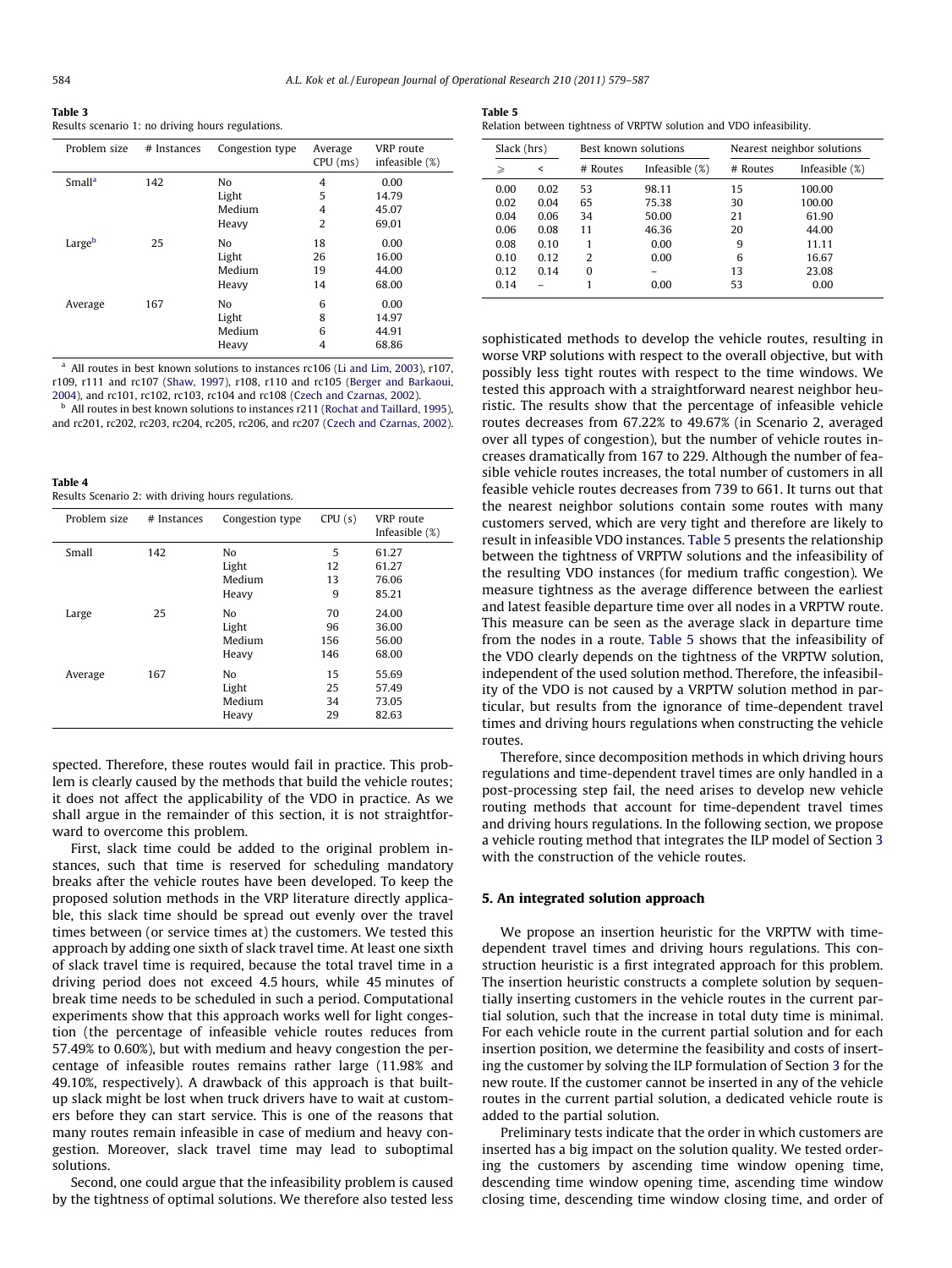<span id="page-6-0"></span>appearance in the input data. Inserting the customers in order of time window closing time leads to the best results in these tests. We therefore propose to use this ordering.

We test the insertion heuristic on the modified Solomon instances described in Section [4.2.](#page-4-0) If certain customer time windows cannot be met with one of the speed patterns, even not in a dedicated vehicle route, then we modify such time windows. If a time window closing time cannot be met, we increase it until it is not smaller than the earliest feasible arrival time for all speed patterns. We adjust time window opening times similarly. [Appendix A](#page-8-0) provides a detailed description of the derivation of these test sets. We again use two test scenarios: Scenario 1 is without driving hours regulations (by relaxing the constraints considering these regulations), Scenario 2 is with driving hours regulations. This allows us to quantify the impact of driving hours regulations on vehicle routing.

Tables 6 and 7 present the results of Scenario 1 and 2, respectively. Driving hours regulations cause an increase in the number of vehicles used and the total duty time of about 5.7% and 4.3%, respectively. Accounting for traffic congestion, however, hardly has an impact on the number of vehicle routes and the total duty time for these instances, in which the average travel speed is the same for all speed patterns. Therefore, these test results show that it is possible to account for time-dependent travel times, resulting in feasible vehicle route plans, while maintaining the solution quality in terms of number of vehicles used and total duty time. Computation times, however, increase when traffic congestion is present.

In Scenario 1, computation times are small enough for practice (the maximum is 161 seconds over all instances). In Scenario 2, however, computation times for some problem instances explode to a maximum of 7.4 hours. It turns out that for problem instances with a few – but long – vehicle routes, computation times may become very large. Since 7.4 hours of computation time is not acceptable in practice, we propose to limit the computation times for

#### Table 6

|  |  |  | Results insertion heuristic Scenario 1: no driving hours regulations. |  |  |  |  |  |  |  |  |
|--|--|--|-----------------------------------------------------------------------|--|--|--|--|--|--|--|--|
|--|--|--|-----------------------------------------------------------------------|--|--|--|--|--|--|--|--|

| Congestion type | Problem set     | # veh. | Duty time | Average<br>CPU(s) | Max<br>CPU(s)  |  |
|-----------------|-----------------|--------|-----------|-------------------|----------------|--|
| No              | c1              | 11.0   | 11188     | 6                 | 7              |  |
|                 | c2              | 3.4    | 10632     | 34                | 50             |  |
|                 | r1              | 15.5   | 3127      | 6                 | $\overline{7}$ |  |
|                 | r2              | 3.5    | 3009      | 40                | 71             |  |
|                 | rc1             | 15.9   | 3358      | 5                 | 6              |  |
|                 | rc <sub>2</sub> | 4.3    | 3501      | 27                | 59             |  |
|                 | Average         | 9.1    | 5558      | 19                | 71             |  |
| Light           | c1              | 10.9   | 11060     | 6                 | $\overline{7}$ |  |
|                 | c2              | 3.5    | 10934     | 36                | 57             |  |
|                 | r1              | 15.5   | 3098      | 6                 | $\overline{7}$ |  |
|                 | r2              | 3.5    | 3058      | 46                | 86             |  |
|                 | rc1             | 16.1   | 3473      | 6                 | 6              |  |
|                 | rc2             | 4.1    | 3500      | 31                | 67             |  |
|                 | Average         | 9.1    | 5600      | 22                | 86             |  |
| Medium          | c1              | 10.7   | 11036     | 6                 | 8              |  |
|                 | c2              | 3.5    | 11082     | 36                | 58             |  |
|                 | r1              | 15.9   | 3155      | 6                 | $\overline{7}$ |  |
|                 | r2              | 3.5    | 2972      | 57                | 161            |  |
|                 | rc1             | 16.6   | 3624      | 5                 | 6              |  |
|                 | rc2             | 4.4    | 3515      | 33                | 69             |  |
|                 | Average         | 9.3    | 5637      | 24                | 161            |  |
| Heavy           | c1              | 10.7   | 11215     | $\overline{7}$    | 10             |  |
|                 | c2              | 4.0    | 12767     | 36                | 63             |  |
|                 | r1              | 15.3   | 3227      | 6                 | $\overline{7}$ |  |
|                 | r2              | 3.5    | 3156      | 55                | 114            |  |
|                 | rc1             | 16.5   | 3559      | 5                 | 6              |  |
|                 | rc2             | 4.4    | 3874      | 37                | 82             |  |
|                 | Average         | 9.3    | 5999      | 24                | 114            |  |

|  |  |  | Results insertion heuristic Scenario 2: with driving hours regulations. |
|--|--|--|-------------------------------------------------------------------------|
|  |  |  |                                                                         |

| Congestion type | Problem set     | # veh. | Duty<br>time | Average<br>CPU(s) | Max<br>CPU(s) |
|-----------------|-----------------|--------|--------------|-------------------|---------------|
|                 |                 |        |              |                   |               |
| No              | c1              | 11.0   | 11165        | $\overline{7}$    | 9             |
|                 | c2              | 3.4    | 10693        | 50                | 116           |
|                 | r1              | 16.8   | 3276         | 9                 | 11            |
|                 | r2              | 3.9    | 3390         | 126               | 467           |
|                 | rc1             | 17.1   | 3620         | 8                 | 12            |
|                 | rc2             | 4.6    | 3648         | 623               | 4675          |
|                 | Average         | 9.7    | 5728         | 125               | 4675          |
| Light           | c1              | 10.9   | 11060        | 9                 | 11            |
|                 | c2              | 3.5    | 10946        | 58                | 139           |
|                 | r1              | 16.2   | 3296         | 11                | 18            |
|                 | r2              | 3.8    | 3376         | 629               | 2268          |
|                 | rc1             | 16.4   | 3529         | 14                | 31            |
|                 | rc <sub>2</sub> | 4.5    | 3681         | 1526              | 11722         |
|                 | Average         | 9.4    | 5741         | 356               | 11722         |
| Medium          | c1              | 10.7   | 11040        | 7                 | 9             |
|                 | c2              | 3.5    | 11106        | 59                | 162           |
|                 | r1              | 16.3   | 3256         | 14                | 25            |
|                 | r2              | 4.0    | 3346         | 2805              | 26643         |
|                 | rc1             | 17.8   | 3712         | 9                 | 14            |
|                 | rc2             | 4.4    | 3685         | 1011              | 7621          |
|                 | Average         | 9.7    | 5773         | 709               | 26643         |
| Heavy           | c1              | 10.7   | 11211        | 8                 | 14            |
|                 | c2              | 4.0    | 12761        | 65                | 204           |
|                 | r1              | 17.1   | 3434         | 34                | 113           |
|                 | r2              | 4.0    | 3512         | 1223              | 9601          |
|                 | rc1             | 19.0   | 3876         | 11                | 21            |
|                 | rc2             | 4.5    | 3949         | 343               | 2016          |
|                 | Average         | 10.1   | 6168         | 309               | 9601          |

solving each ILP. Next, we evaluate each insertion attempt with the best solution found after this maximum amount of computation time. Note that for each customer a dedicated vehicle route is feasible (the input is such that no travel-departure time combination leads to more than 4.5 hours of travel time). If the ILP solver does not find a feasible solution for a dedicated vehicle route within the allowed computation time, we set the duty time of this vehicle route to the depot opening hours (13 hours), which is a valid upper bound. This ensures that the method will always find a feasible solution (if we set the allowed ILP computation time to 0 we

| Table 8 |                                                |  |  |
|---------|------------------------------------------------|--|--|
|         | Results with different ILP solver time limits. |  |  |

| Time limit (s) | Congestion type | # veh. | Duty time | Average<br>CPU(s) | Max.<br>CPU(s) |
|----------------|-----------------|--------|-----------|-------------------|----------------|
| $\infty$       | No              | 9.7    | 5728      | 125               | 4675           |
|                | Light           | 9.4    | 5741      | 356               | 11722          |
|                | Medium          | 9.7    | 5773      | 709               | 26643          |
|                | Heavy           | 10.1   | 6168      | 309               | 9601           |
| 1.0            | No              | 9.7    | 5730      | 52                | 686            |
|                | Light           | 9.4    | 5744      | 99                | 1164           |
|                | Medium          | 9.7    | 5787      | 118               | 1705           |
|                | Heavy           | 10.1   | 6190      | 123               | 1420           |
| 0.5            | No              | 9.7    | 5730      | 47                | 477            |
|                | Light           | 9.5    | 5747      | 76                | 721            |
|                | Medium          | 9.7    | 5785      | 92                | 1008           |
|                | Heavy           | 10.1   | 6196      | 112               | 1231           |
| 0.25           | No              | 9.7    | 5741      | 43                | 332            |
|                | Light           | 9.5    | 5784      | 59                | 398            |
|                | Medium          | 9.7    | 5800      | 73                | 619            |
|                | Heavy           | 10.2   | 6239      | 98                | 708            |
| 0.1            | No              | 11.2   | 6511      | 77                | 365            |
|                | Light           | 10.6   | 6830      | 70                | 272            |
|                | Medium          | 10.9   | 6526      | 87                | 387            |
|                | Heavy           | 13.3   | 7812      | 174               | 625            |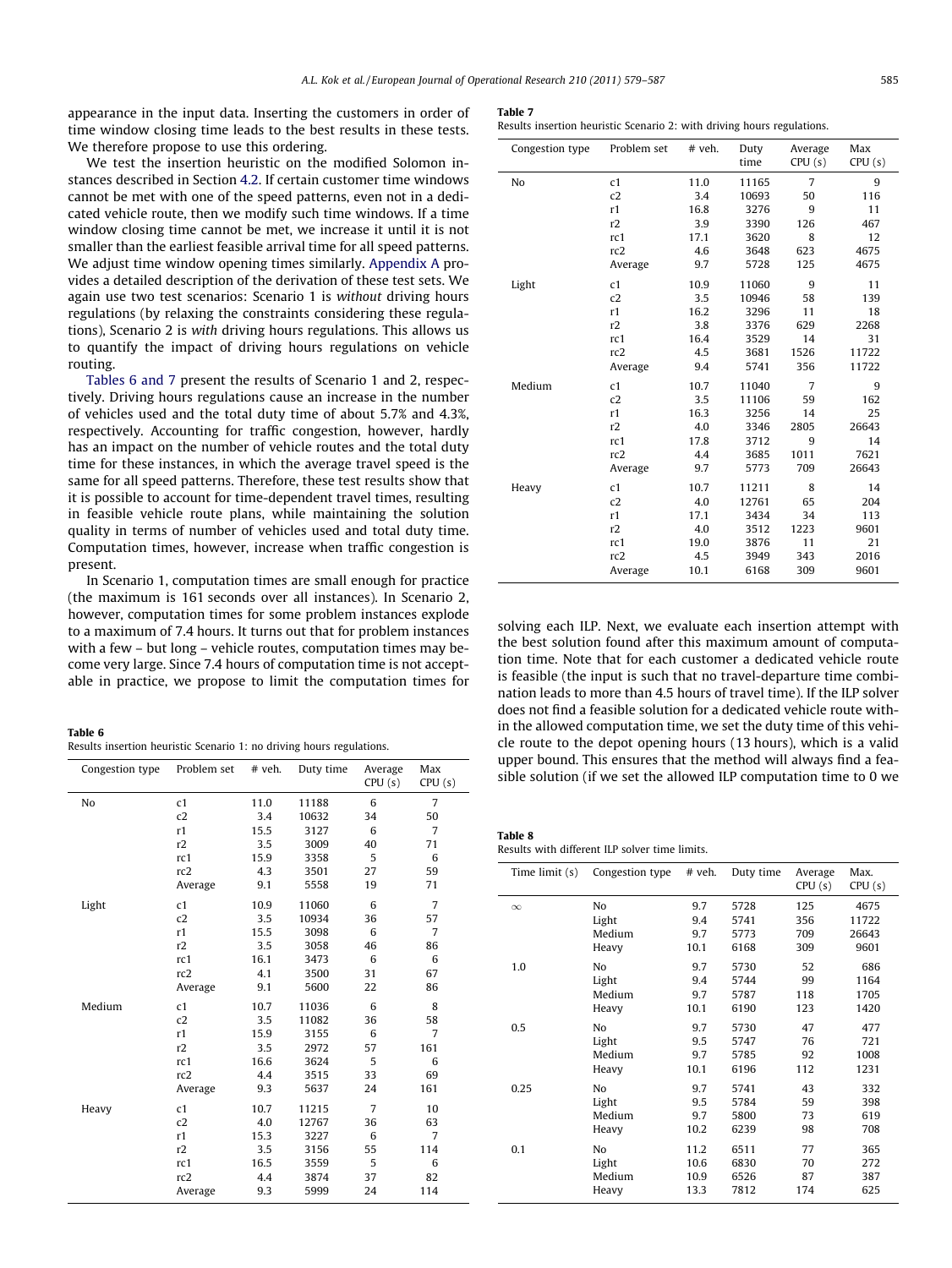<span id="page-7-0"></span>end up with  $n$  dedicated vehicle routes with maximum duty time each).

[Table 8](#page-6-0) presents the results for Scenario 2 for different ILP solver time limits, which limit the amount of computation time of each separate ILP. Average computation times decrease substantially with smaller time limits (from 6.2 minutes with unlimited ILP solver time to 1.6 minutes with a maximum of 1.0 second of ILP solver time per ILP); maximum computation times decrease dramatically (from 7.4 hours with unlimited ILP solver time to 28 minutes with a maximum of 1.0 second of ILP solver time per ILP). Decreasing the time limit even further mainly decreases the maximum computation times. The solution quality hardly decreases when the ILP solver time limit is set to 1.0 second (the number of vehicle routes and the total duty time increase by less than 0.5%). However, when the time limit is set too low (<0.25 seconds), the quality of the route plans substantially decreases (approximately 18% more vehicles and duty time when the ILP solver time limit is set to 0.1 second). Therefore, setting the time limit to 0.5 or 0.25 seconds gives a fair trade off between computation time and solution quality.

#### 6. Model extensions

The ILP formulation proposed in Section [3](#page-2-0) assumes one-day planning and that breaks are only taken at customers. There are several practical cases in which it is more convenient to extend the formulation to a multi-day planning or to assume that breaks can also be taken at parking lots. We demonstrate that these extensions can easily be incorporated in our ILP formulation.

For multi-day planning, some extra restrictions are imposed by the driving hours regulations. Both the European and North-American driving hours regulations impose a maximum on the total driving time and the total working time on a day, after which a rest has to be taken. More formally, after driving at most  $t_{max}$  hours and being on duty for at most  $d_{max}$  hours, a rest of at least  $t_{rest}$  hours has to be taken. Also, a maximum is imposed on the total driving and working time in an entire week. We show how the ILP formulation of Section [3](#page-2-0) can be extended to one-week planning.

First, in Constraint (15),  $t_{max}$  must be replaced by the maximum driving time in a week. Next, to check whether a waiting time at a customer can be considered a rest, we introduce variables  $B_i^{p,rest}, p=s,d$  and binary variables  $Y_i^{p,rest}$ , and we add the following constraints to the ILP formulation:

$$
W_i^p \geq t_{rest} Y_i^{p,rest} \quad (i = 1, \ldots, n, p = s, d), \tag{24}
$$

$$
B_i^{p, rest} \leqslant M Y_i^{p, rest} \quad (i = 1, \ldots, n, p = s, d), \tag{25}
$$

$$
B_i^{p, rest} \leqslant W_i^p \quad (i = 1, \ldots, n, \ p = s, d). \tag{26}
$$

Next, we need to check whether the driving (duty) time does not exceed the maximum driving (duty) time on each day before a night's rest is taken. Therefore, we introduce the notion of daily period which has the following three properties: (1) Each daily period ends with a night's rest, (2) in each daily period the driving and duty time do not exceed the maximum driving and duty time, and (3) each time a daily period ends, a new daily period is initiated. Next, we introduce binary variables  $V_{ij}^{\rm rest}$  which are set to 1 if a rest period starts at customer i and ends at customer j. To ensure that the driving time does not exceed the maximum driving time in each daily period, and each daily period ends with a rest of at least  $t_{rest}$  hours, we add the following constraints:

$$
\sum_{k=0}^{j} c_k \left( X_k^d \right) \leq t_{\text{max}} + M \sum_{k=1}^{j} V_{0k}^{\text{rest}} \quad (j = 1, \dots, n), \tag{27}
$$

$$
\sum_{k=i}^{j} c_k \left( X_k^d \right) \leq t_{\text{max}} + M \left( \sum_{k=i+1}^{j} V_{ik}^{\text{rest}} + 1 - \sum_{k=0}^{i-1} V_{ki}^{\text{rest}} \right) \tag{28}
$$

$$
\sum_{j=1}^{n} V_{0j}^{\text{rest}} \leqslant 1,\tag{29}
$$

$$
\sum_{j=i+1}^{n} V_{ij}^{rest} \leqslant \sum_{k=0}^{i-1} V_{ki}^{rest} \quad (i=1,\ldots,n-1), \tag{30}
$$

$$
B_j^{s,rest}+B_j^{d,rest} \geqslant t_{rest}V_{ij}^{rest} \quad (i=0,\ldots,n-1,\ j=i+1,\ldots,n). \eqno(31)
$$

Ensuring that the duty time does not exceed the maximum duty time during each daily period can be done via similar constraints. The only difference is that waiting times and service times also add to the total duty time. Therefore, both the arrival time and the service completion time at each customer is a possible moment for exceeding the total duty time. Since there are two possible moments at each customer for starting (ending) a daily period, the total number of possible daily periods is four times the number of possible daily periods for the case with maximum driving time. Therefore, we need four times the number of binary variables  $V_{ij}^{rest}$  to indicate when a daily period starts and when it ends. Similarly, we need two times the constraints of type (27) and (30), and four times the constraints of type (28) and (31), to ensure that each daily period ends with a break of  $t_{rest}$ , the total duty time in the daily period does not exceed  $d_{max}$ , and each time a daily period ends, a new daily period is initiated.

To account for the possibility of extending the driving time twice a week, we add binary variables  $E_i$ ,  $i = 0, \ldots, n$ , which take value one if a new daily driving period starts at customer i, and the total driving time of this period can be extended to 10 hours. To ensure that the total number of daily driving time extensions does not exceed two, we add the constraint  $\sum_{i=0}^{n} E_i \le 2$ . Next, we ensure that  $E_i$ ,  $i > 0$  can only take value 1 if a new daily driving period starts at customer *i* by adding constraints  $E_i \leq \sum_{k=0}^{i-1} V_{ki}^{rest}, i = 1, ..., n$ . Finally, to allow for the driving time extensions of 1 hour, we adjust Constraints (27) and (28):

$$
\sum_{k=0}^{j} c_k \left(X_k^d\right) \leq t_{\text{max}} + E_0 + M \sum_{k=1}^{j} V_{0k}^{\text{rest}} \quad (j = 1, \dots, n), \tag{32}
$$
\n
$$
\sum_{k=1}^{j} c_k \left(X_k^d\right) \leq t_{\text{max}} + E_i + M \left(\sum_{k=1}^{j} V_{ik}^{\text{rest}} + 1 - \sum_{k=1}^{i-1} V_{ki}^{\text{rest}}\right)
$$

$$
\sum_{k=i} c_k \left( X_k^u \right) \leq t_{\max} + E_i + M \left( \sum_{k=i+1} V_{ik}^{rest} + 1 - \sum_{k=0} V_{ki}^{rest} \right)
$$
\n
$$
(i = 1, \dots, n-1, j = i+1, \dots, n). \tag{33}
$$

To incorporate the possibility of taking a break at parking lots along the route, we can simply model these parking lots as customers with zero service time and maximum time window (i.e.,  $[e_o, l_{n+1}].$ 

## 7. Conclusions

We introduced the VDO and first approached it as a post-processing step of solving a VRPTW. We proposed an ILP formulation for the VDO which is flexible with respect to several practical extensions. This flexibility was demonstrated while writing this paper, as the European driving hours regulations changed and we were able to quickly adapt the ILP formulation to the new regulations.

The computational experiments show that the VDO can be solved to optimality within practical computation times. Furthermore, a case study demonstrates that optimizing departure times may lead to duty time reductions of 15%, on average. Also a greedy approach for the VDO that is used in practice could be improved by